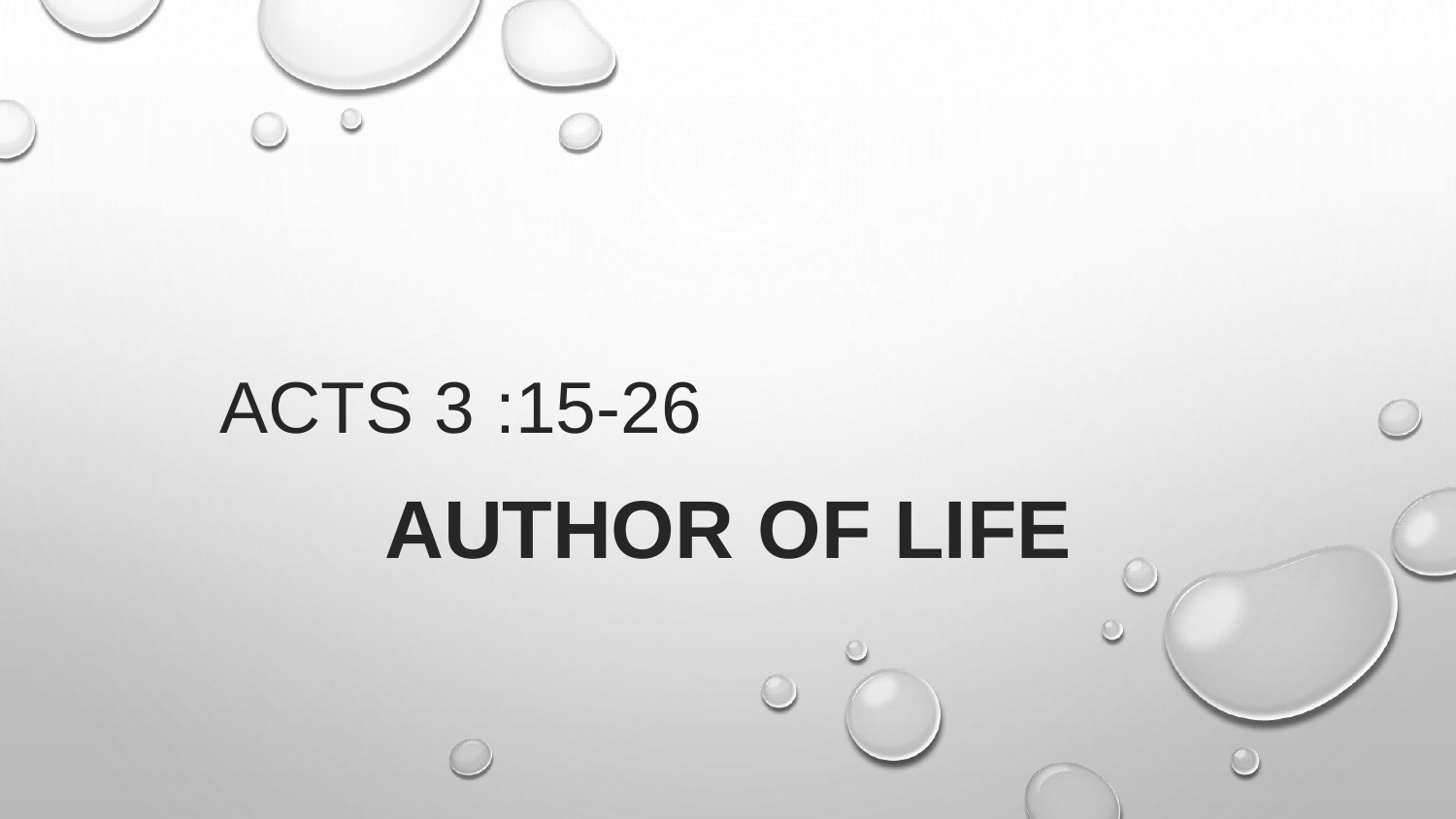

## JOHN 10:10 NLT **"THE THIEF'S PURPOSE IS TO STEAL, AND KILL AND DESTROY. MY PURPOSE IS TO GIVE THEM A RICH AND SATISFYING LIFE."**

**-JESUS**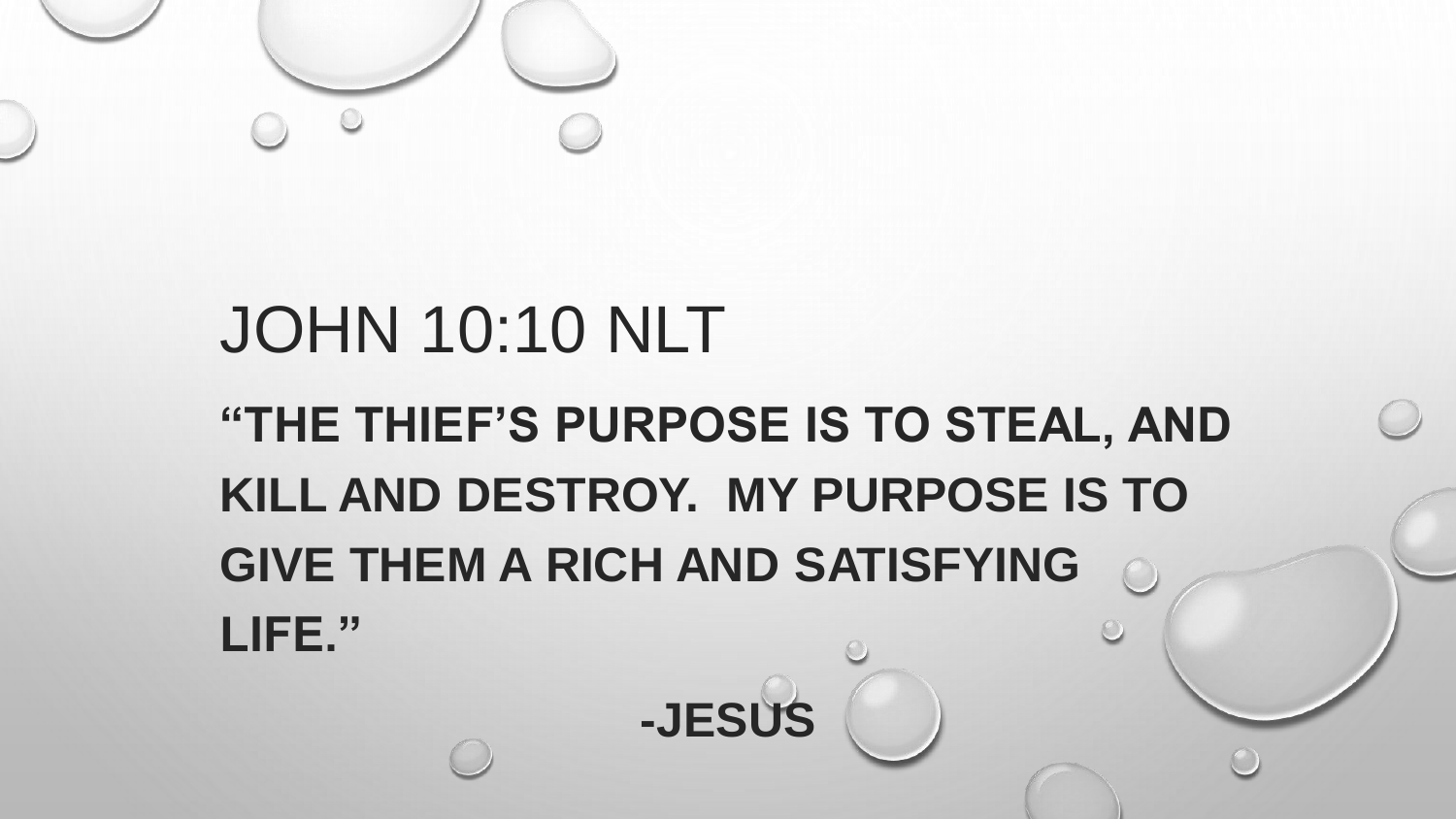16**THROUGH FAITH IN THE NAME OF JESUS THIS MAN WAS HEALED-AND YOU KNOW HOW CRIPPLED HE WAS BEFORE. FAITH IN JESUS' NAME HAS HEALED HIM BEFORE YOUR VERY EYES.** 

#### HOW WAS **YOUR** TUESDAY MORNING?

#### *WHAT IS MESSIN' WITH YOUR "LIFE"?*

### FAITH IN THE NAME OF JESUS BRINGS HEALING!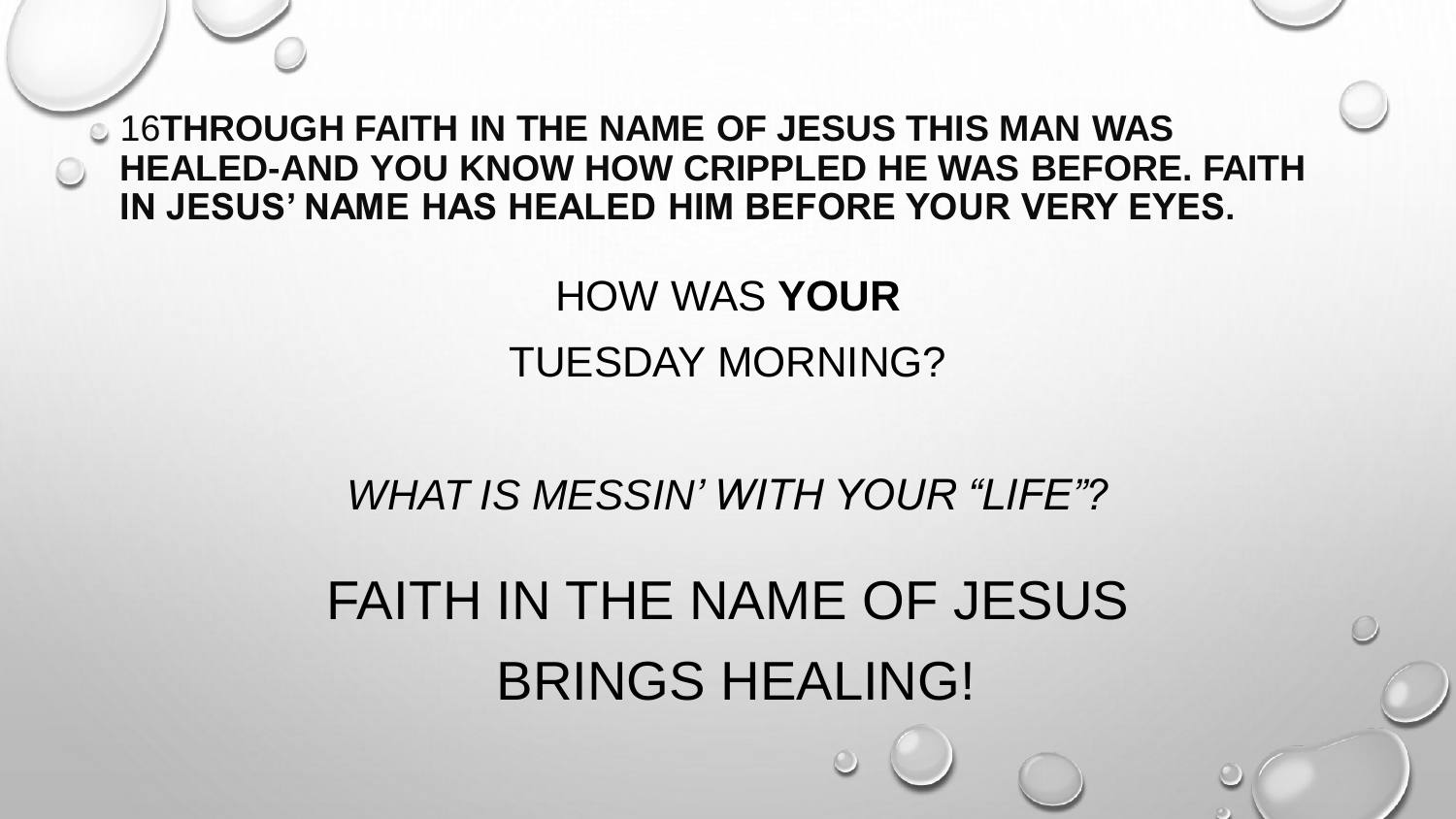**<sup>19</sup> NOW REPENT OF YOUR SINS AND TURN TO GOD, SO THAT YOUR SINS MAY BE WIPED AWAY. <sup>20</sup> THEN TIMES OF REFRESHMENT WILL COME FROM THE PRESENCE OF THE LORD, AND HE WILL AGAIN SEND YOU JESUS, YOUR APPOINTED MESSIAH.** 

# ARE YOU READY TO BE REFRESHED?

*REPENTANCE IS KEY* ☺

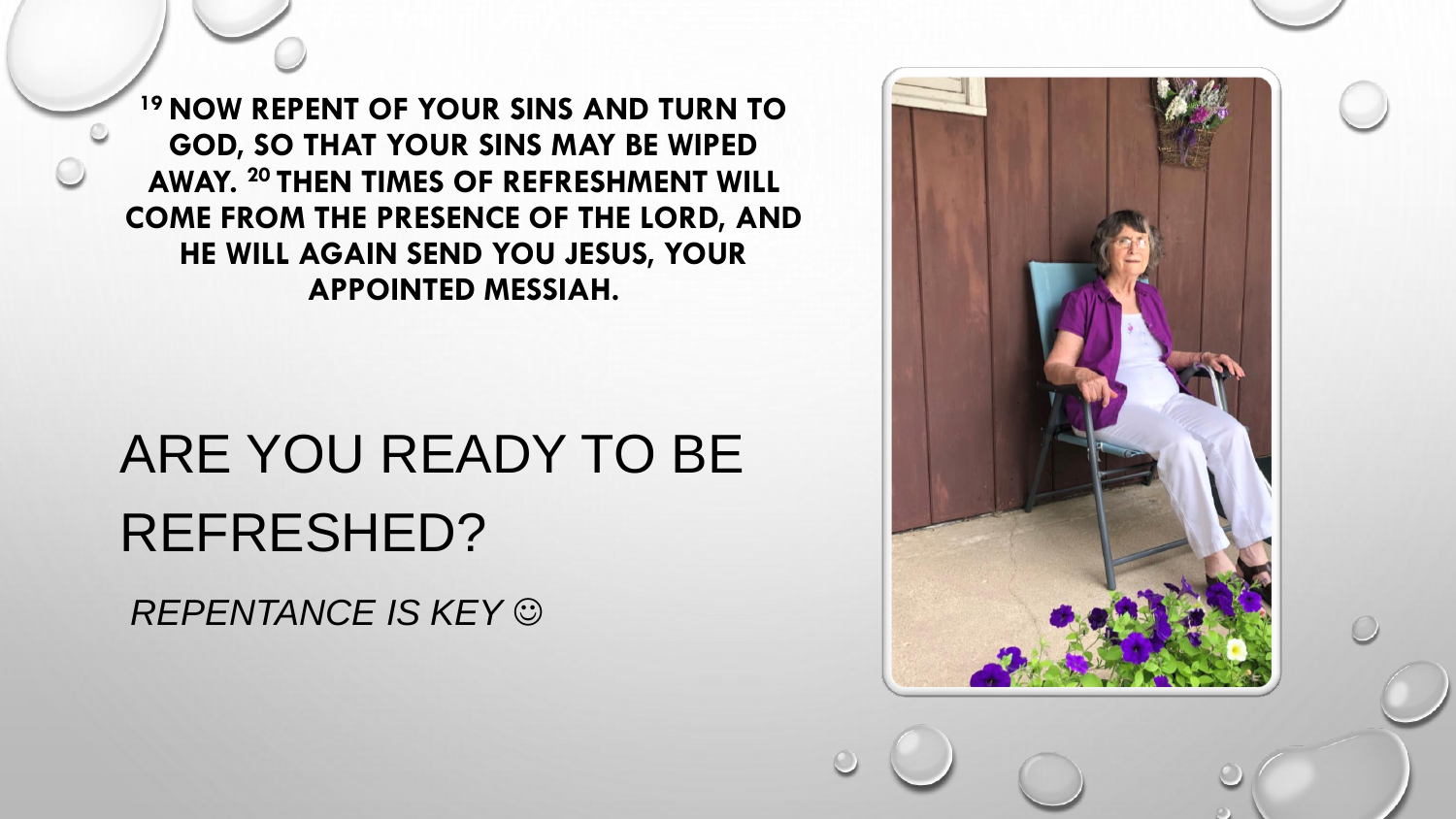**<sup>21</sup> FOR HE MUST REMAIN IN HEAVEN UNTIL THE TIME FOR THE FINAL RESTORATION OF ALL THINGS, AS GOD PROMISED LONG AGO THROUGH HIS HOLY PROPHETS.** 

### WHAT ARE YOU WAITING FOR JESUS TO RESTORE?

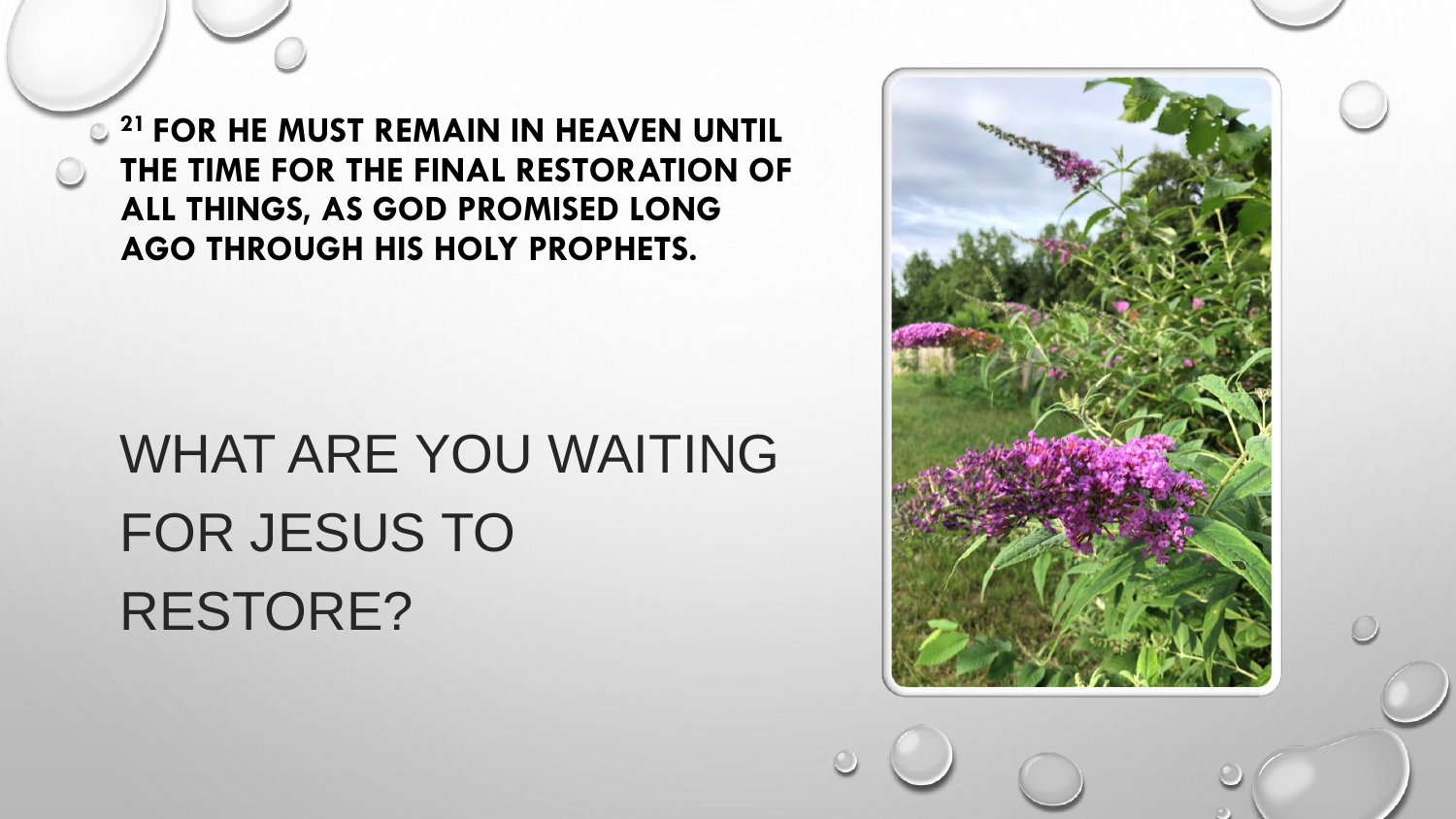**<sup>25</sup> YOU ARE THE CHILDREN OF THOSE PROPHETS, AND YOU ARE INCLUDED IN THE COVENANT GOD PROMISED TO YOUR ANCESTORS. FOR GOD SAID TO ABRAHAM, 'THROUGH YOUR DESCENDANTS ALL THE FAMILIES ON EARTH WILL BE BLESSED.** 

#### WHAT OPPORTUNITY DO YOU HAVE TO BRING RESTORATION?



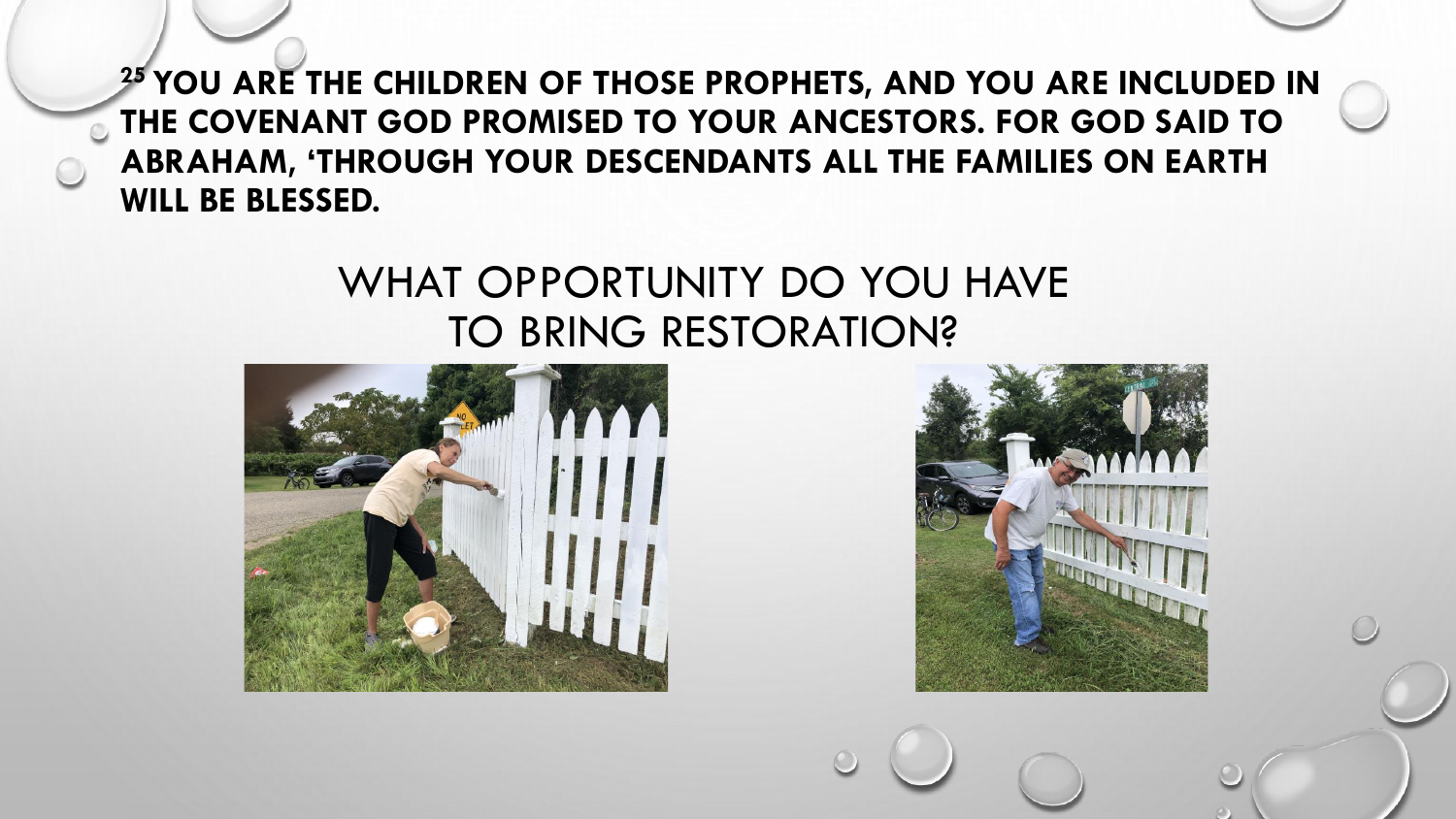# REPENTANCE

# REFRESHMENT

# RESTORATION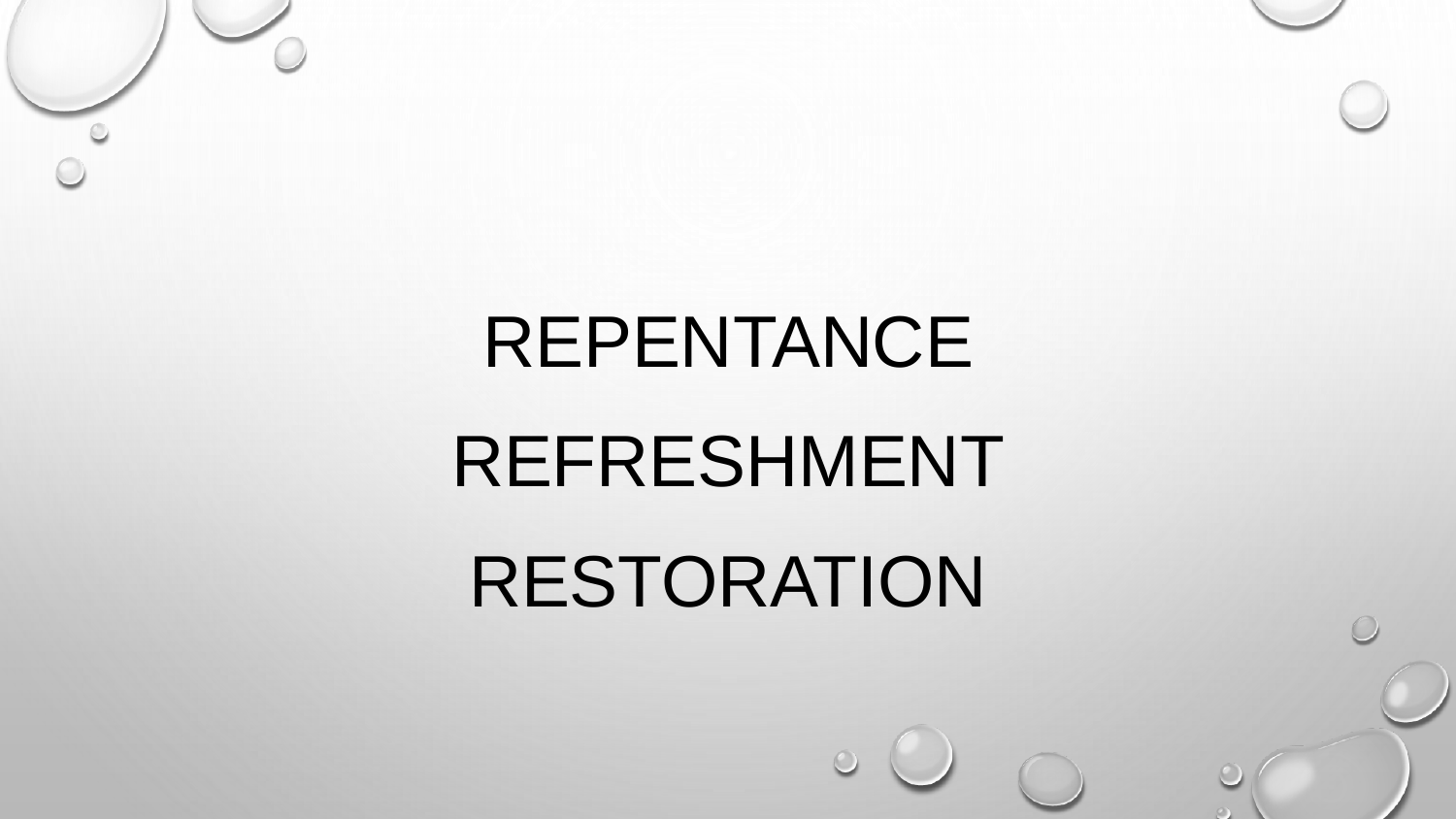### **AUTHOR OF LIFE!**

FOUND PERFECT TIMING

HAVE SOME FUN

THANK YOU JESUS!